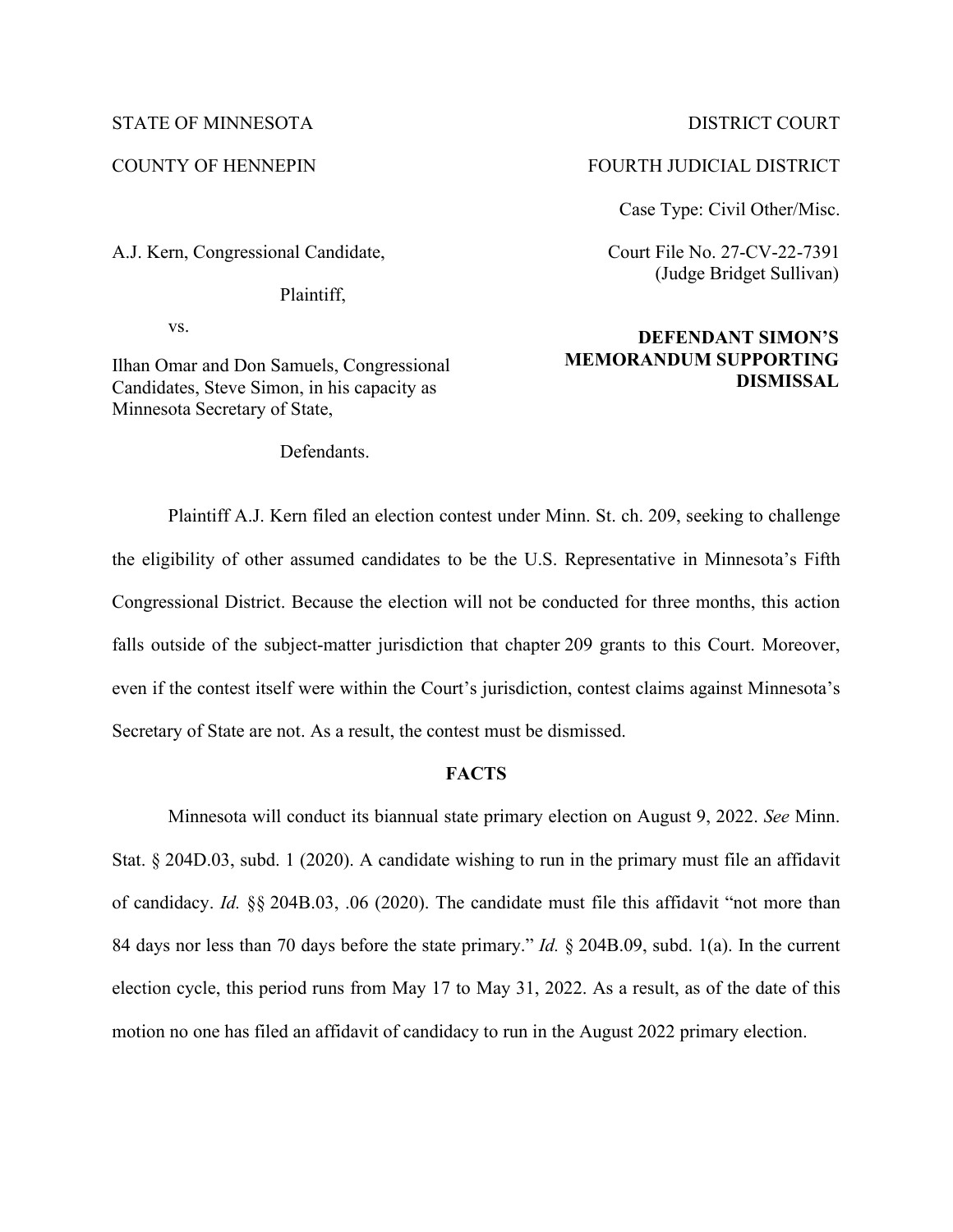Kern alleges that she, incumbent U.S. Representative Ilhan Omar, and Don Samuels will all run in the Democratic-Farmer-Labor Party ("DFL") primary for U.S. Representative for Minnesota's Fifth Congressional District. (Compl.<sup>1</sup> ¶ 1-3.) She alleges that Rep. Omar and Mr. Samuels are required to provide documentation of their citizenship beyond attesting to it in any affidavit of candidacy they may file. (*Id.* ¶¶ 28-29.) She contends that this Court has jurisdiction over this matter pursuant to the contest statute, Minn. Stat. ch. 209. (*Id.* ¶¶ 8, 10-11.)

### **ARGUMENT**

Minnesota courts' subject-matter jurisdiction over election contests is strictly limited to the authority provided by the terms of chapter 209. Because the statute requires any contest of the state primary election to be served and filed in late August, this Court has no jurisdiction over this matter.<sup>2</sup> Moreover, even if Kern's timing were not fatally flawed, the statute only authorizes court jurisdiction over an election contest against the Secretary of State if the contest pertains to his own re-election or to a proposed amendment to the state constitution. Because the contest falls outside the statutory limitations on the Court's jurisdiction, it must be dismissed.

# **I. LEGAL STANDARD**

On procedural questions, Minnesota courts hearing election contests "shall proceed in the manner provided for the trial of civil actions so far as practicable." Minn. Stat. § 209.065 (2020). This includes motions to dismiss under Minn. R. Civ. P. 12.02. *Derus v. Higgins*, 555 N.W.2d 515, 516 n.4, 520 (Minn. 1996).

<sup>&</sup>lt;sup>1</sup> In an election contest under Minn. Stat. ch. 209, the initial pleading is called a notice of contest, and the parties are known as contestants and contestees. Minn. Stat. §§ 209.02 - .03 (2022). Contestant Kern, however, titled her pleading "Civil Complaint" and identified the parties as "Plaintiff" and "Defendants." This memorandum adopts Kern's usage.

 $2$  The Secretary notes that Defendant's legal claims are also entirely devoid of merit. Because of the fatal jurisdictional flaws detailed in this memorandum, however, the Court should not reach the merits of the contest.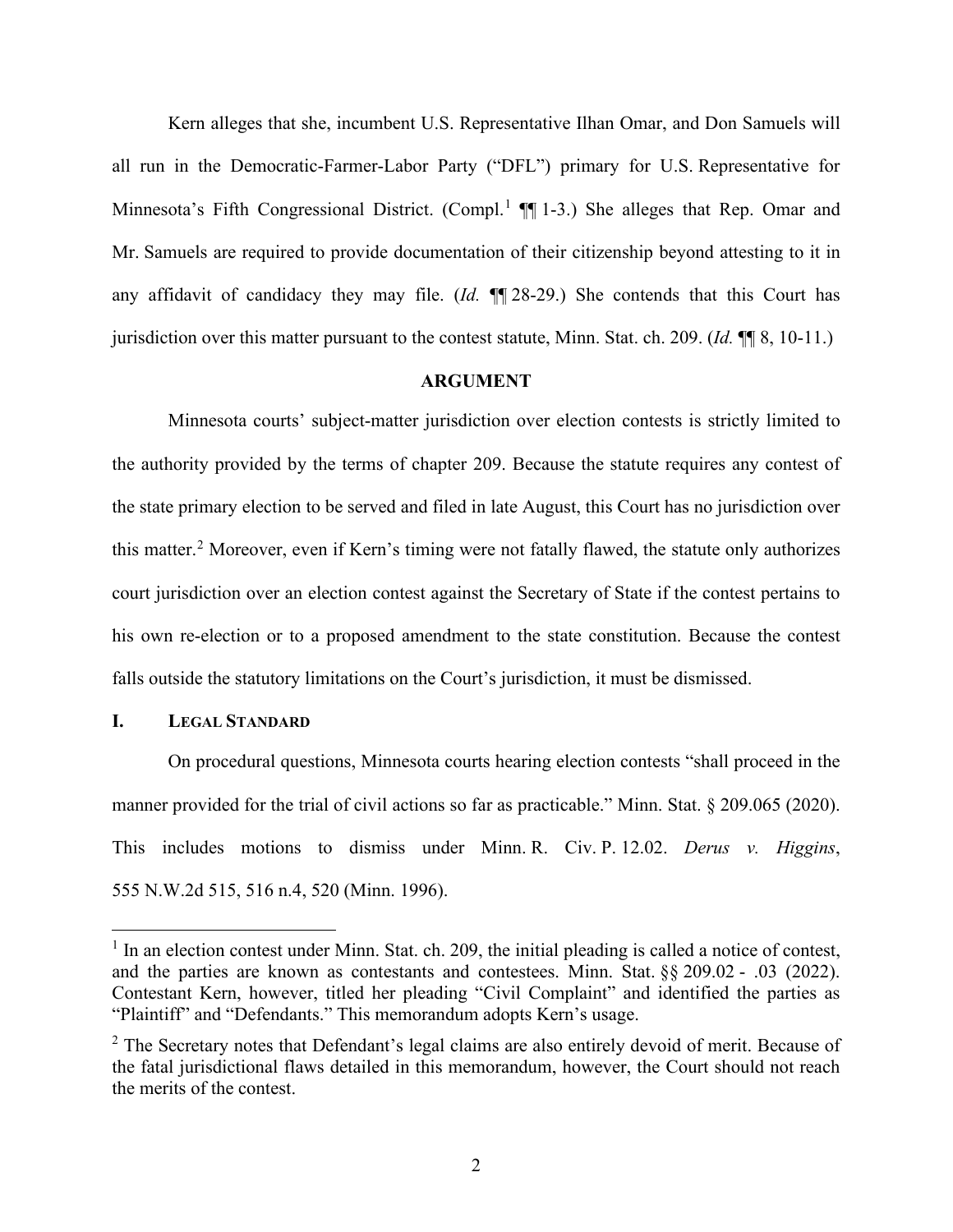Dismissal is appropriate here because the Court lacks subject-matter jurisdiction over the election contest. "Subject-matter jurisdiction is the court's authority to hear the type of dispute at issue and to grant the type of relief sought." *Seehus v. Bor-Son Constr., Inc.*, 783 N.W.2d 144, 147 (Minn. 2010). Whether subject-matter jurisdiction exists is a question of law. *Centra Homes, LLC v. City of Norwood Young Am.*, 834 N.W.2d 581, 585 (Minn. Ct. App. 2013). Subjectmatter jurisdiction cannot be conferred by consent of the parties, nor can lack of such jurisdiction be waived. *Tischer v. Hous. & Redev. Auth. of Cambridge*, 693 N.W.2d 426, 430 (Minn. 2005). While modern pleading rules are liberal, they are not "a substitute for substantive law." *N. Star Legal Found. v. Honeywell Project*, 355 N.W.2d 186, 188 (Minn. Ct. App. 1984). Dismissal under rule 12 is appropriate in cases that are fatally flawed in their legal premises and certain to fail, thereby sparing litigants the burden of unnecessary pretrial and trial activity. *Neitzke v. Williams*, 490 U.S. 319, 326-27 (1989). On a rule 12 motion, factual allegations in the complaint are entitled to some deference. *Bahr v. Capella Univ*., 788 N.W.2d 76, 80 (Minn. 2010). Legal conclusions, however, are entitled to no deference. *Hebert v. City of Fifty Lakes*, 744 N.W.2d 226, 235 (Minn. 2008).

Minnesota courts' jurisdiction over election contests is "solely statutory." *Moulton v. Mewton*, 144 N.W.2d 706, 710 (Minn. 1966). As a result, state courts are "powerless to entertain such proceedings" except to the extent that the contestant brings them within the limitations provided by the contest statute. *Christenson v. Allen*, 119 N.W.2d 35, 38 (Minn. 1963).

# **II. THE CONTEST FALLS OUTSIDE OF THIS COURT'S SUBJECT-MATTER JURISDICTION AND MUST BE DISMISSED.**

The current contest disregards the fundamental limitations on Minnesota courts' jurisdiction over election contests. Because Kern filed an election contest months before such a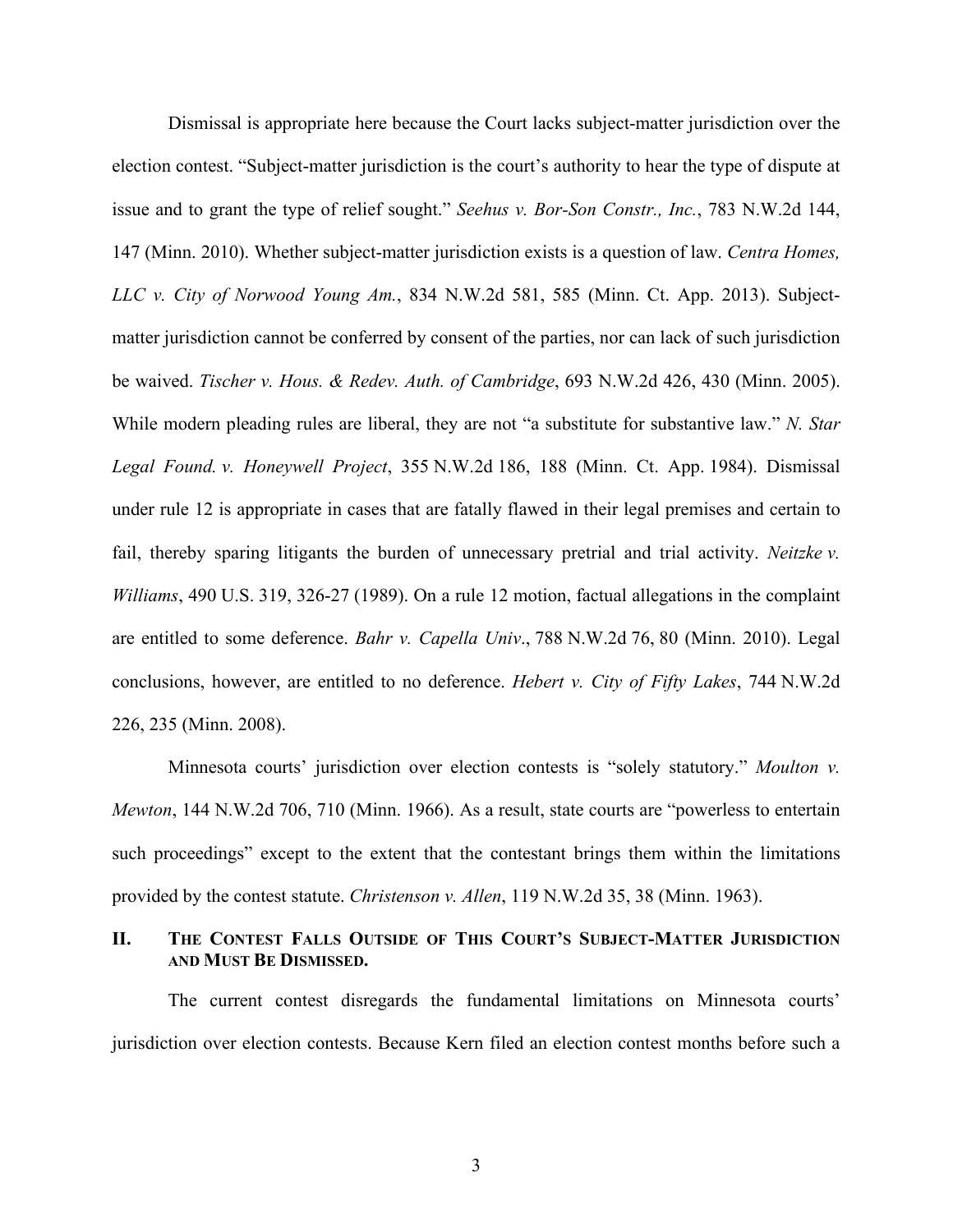proceeding is permitted by law, and because she improperly named the Secretary as a contestee, the contest must be dismissed.

Minnesota Statutes chapter 209 governs election contests and strictly limits (a) the time when they can be filed and served and (b) the individuals who can be named as the contestee. *See* Minn. Stat. § 209.021. The instant contest violates both of these limitations.<sup>3</sup>

## **A. Contests of the State Primary Cannot Be Filed Until Mid-August.**

To contest a primary election, the notice of contest must be served and filed within five days after the canvass is completed. Minn. Stat. § 209.021, subd. 1. The State Canvassing Board meets to complete the canvass of each state primary seven days after the election. *Id.* § 204C.32, subd. 2 (2020). In 2022, that meeting will take place on August 16. As a result, notice of any contest of the August 2022 state primary election must be served and filed between August 16 and 21.

Because the current contest was filed more than three months before the time permitted by chapter 209, it falls outside of the jurisdiction granted to this Court by the statute. *See Christenson*, 119 N.W.2d at 38. This action must therefore be dismissed in its entirety.

# **B. The Secretary is Not a Proper Contestee to the Contest of Any Election in Which He is Not a Candidate.**

Even if the contest itself were within this Court's subject-matter jurisdiction, claims against the Secretary are not. "In all contests relating to the nomination or election of a candidate," it is only a "*candidate* who is the contestee." Minn. Stat. § 209.021, subd. 3

<sup>&</sup>lt;sup>3</sup> Moreover, the current contest seeks injunctive relief requiring each contestee to take particular actions. (Compl. pp. 10-11, ¶¶ 1-4.) But the contest statute states that, in a contest of an election for U.S. House, "the only question to be decided by the court is which party to the contest received the highest number of votes legally cast at the election and is therefore entitled to receive the certificate of election." Minn. Stat. § 209.12 (2022). The relief Kern seeks is therefore not within a contest court's subject-matter jurisdiction, no matter when the contest is filed or against whom.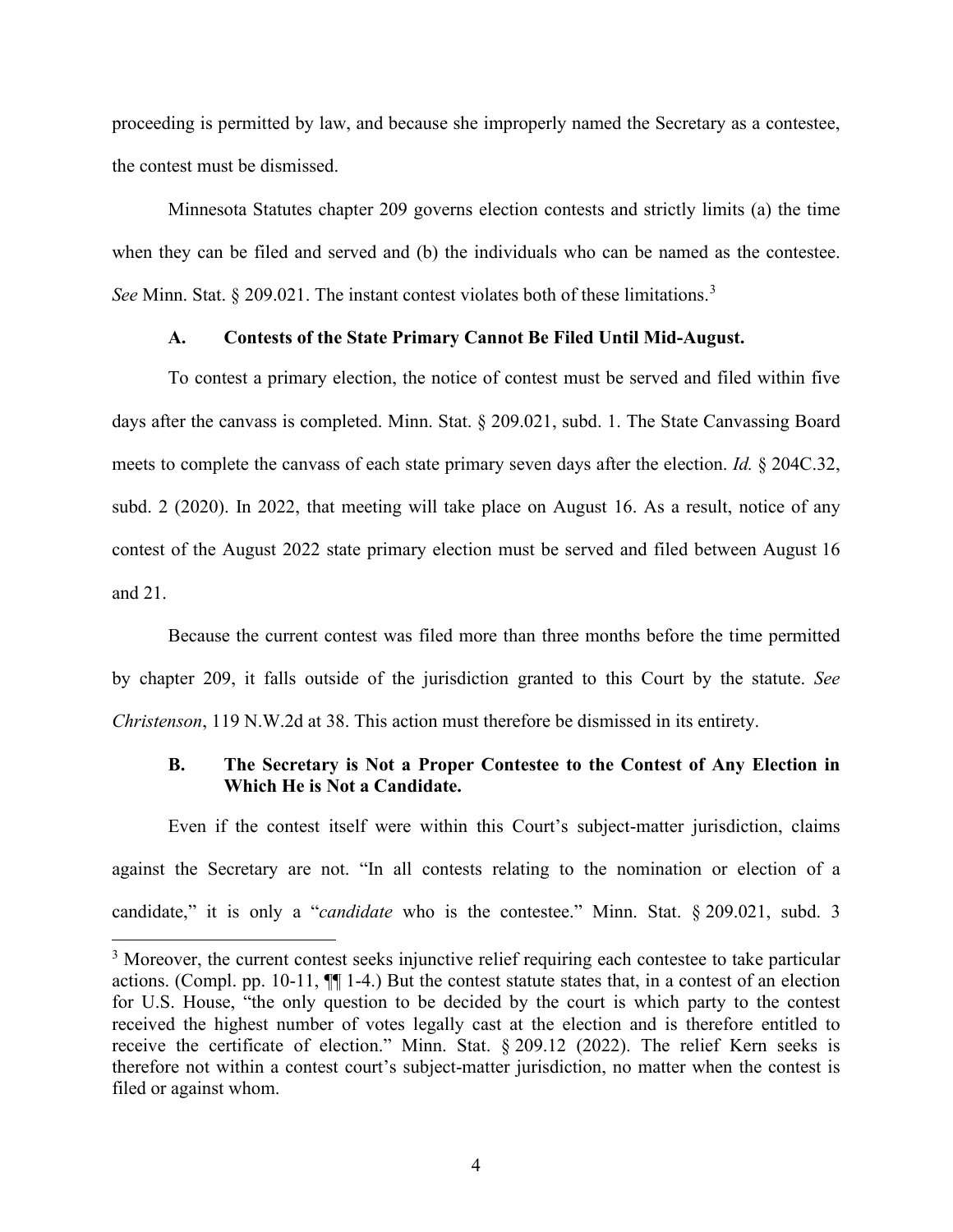(emphasis added). Presuming that the Secretary himself is not the candidate whose (re-)election is being contested, chapter 209 only permits the Secretary to be named as a contestee "[i]f the contest relates to a constitutional amendment." *Id.* Any contest filed against the Secretary that does not fit within this limitation must be dismissed as to the Secretary. *Hahn v. Simon*, No. 14- CV-20-4033 (Clay Cty. Dist. Ct. Dec. 14, 2020); *appeal dismissed*, No. A20-1654 (Minn. Feb. 8,  $2021$ ).<sup>4</sup>

No constitutional amendment will be on the 2022 state primary ballot, and Kern does not assert otherwise. Moreover, the Secretary will not be a candidate for Congress in 2022. As a result, this Court lacks subject-matter jurisdiction over any contest claims stated against the Secretary and must dismiss the contest as to him.

Finally, the contest statute repeatedly states that each election contest has *one* contestee. Specifically, the statute refers to "the contestee" to a particular contest, both in the singular and with the definite article "the," no fewer than seven times. *See* Minn. Stat. § 209.021, subds. 2-3. (In a contest "relating to the nomination or election of a candidate," the single contestee is "the candidate" who has been declared the winner. *See id.*, subd. 3.) No provision in state law states or even suggests that an election contest can have more than one contestee. As a result, the statute grants state courts no jurisdiction over the Secretary (or anyone else) when a contestant attempts to name him as a co-contestee along with the individual who is identified by the statute.

<sup>&</sup>lt;sup>4</sup> *Hahn* was the first in a series of seven election contests filed in November and December 2020 in which the Secretary was improperly named as a contestant and then dismissed on the jurisdictional grounds explained here. *See also Quist v. Simon*, No. 62-CV-20-5598 (Ramsey Cty. Dist. Ct. Dec. 29, 2020); *Jensen v. Simon*, No. 62-CV-20-5599 (Ramsey Cty. Dist. Ct. Dec. 18, 2020); *Peterson v. Simon*, No. 62-CV-20-5600 (Ramsey Cty. Dist. Ct. Dec. 18, 2020); *Smith v. Simon*, No. 62-CV-20-5601 (Ramsey Cty. Dist. Ct. Dec. 18, 2020); *Smith v. Simon*, No. 62-CV-20-5602 (Ramsey Cty. Dist. Ct. Dec. 18, 2020); *Kistner v. Simon*, No. 19AV-CV-20- 2183 (Dakota Cty. Dist. Ct. Dec. 15, 2020).